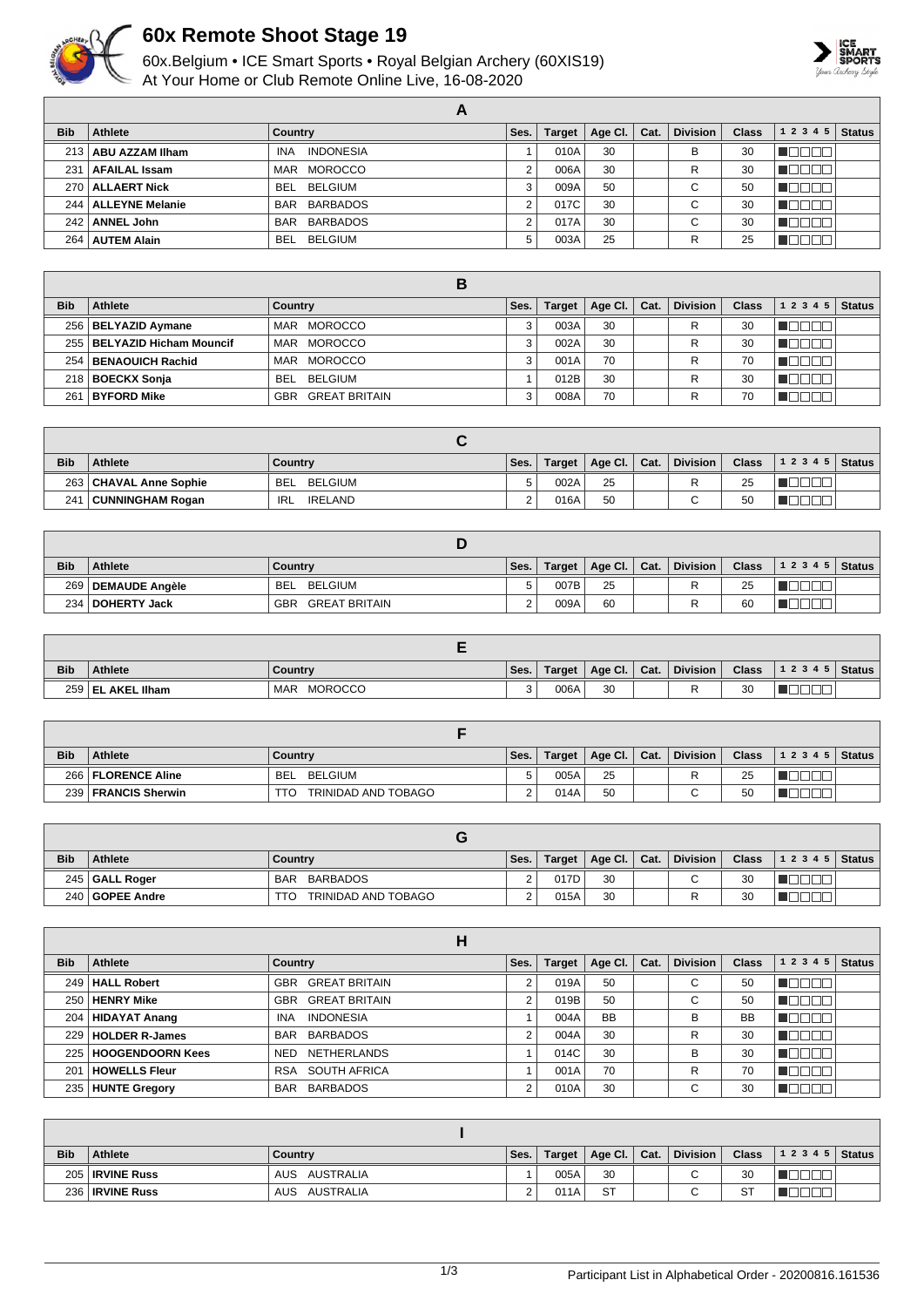

## **60x Remote Shoot Stage 19**

60x.Belgium • ICE Smart Sports • Royal Belgian Archery (60XIS19) At Your Home or Club Remote Online Live, 16-08-2020



| <b>Bib</b> | <b>Athlete</b>     | Country                       | Ses. | Target | Age Cl. $ $ | Cat. | <b>Division</b> | <b>Class</b> | $12345$ Status |  |
|------------|--------------------|-------------------------------|------|--------|-------------|------|-----------------|--------------|----------------|--|
| 247        | JOSEPH Cherisse    | <b>BARBADOS</b><br><b>BAR</b> |      | 018B   | 30          |      | $\sim$<br>ັ     | 30           |                |  |
|            | 246 JOSEPH Stephen | BARBADOS<br><b>BAR</b>        |      | 018A   | <b>ST</b>   |      |                 | ST           |                |  |

| <b>Bib</b> | <b>Athlete</b> | Country               | Ses. | Target | Age CI. | Cat. | <b>Division</b> | <b>Class</b>                   | 1 2 3 4 5<br><b>Status</b> |
|------------|----------------|-----------------------|------|--------|---------|------|-----------------|--------------------------------|----------------------------|
| 207        | KIVIMAA Jari   | GERMANY<br><b>GER</b> |      | 007A   | 70      |      |                 | $\overline{\phantom{a}}$<br>70 |                            |

| <b>Bib</b> | Athlete        | Country                    | Ses. | Target | Age Cl. $ $ | Cat. | <b>Division</b> | <b>Class</b> | $12345$ Status |  |
|------------|----------------|----------------------------|------|--------|-------------|------|-----------------|--------------|----------------|--|
|            | 230 LYNCH Mark | SOUTH AFRICA<br><b>RSA</b> |      | 005A   | 30          |      |                 | 30           |                |  |
| 251        | LYNCH Ronan    | SOUTH AFRICA<br><b>RSA</b> |      | 020A   | 30          |      |                 | 30           |                |  |

|            | M                     |                       |      |               |                 |      |                 |              |           |               |  |  |
|------------|-----------------------|-----------------------|------|---------------|-----------------|------|-----------------|--------------|-----------|---------------|--|--|
| <b>Bib</b> | Athlete               | Country               | Ses. | <b>Target</b> | Age Cl. $\vert$ | Cat. | <b>Division</b> | <b>Class</b> | 1 2 3 4 5 | <b>Status</b> |  |  |
|            | 215   MALLEE Gilbert  | NETHERLANDS<br>NED    |      | 011A          | 30              |      | R               | 30           |           |               |  |  |
|            | 216   MALLEE Tycho    | NETHERLANDS<br>NED    |      | 011B          | 30              |      | R               | 30           |           |               |  |  |
|            | 208   MCCALLUM Bruce  | AUS AUSTRALIA         |      | 008A          | <b>ST</b>       |      | R               | ST           |           |               |  |  |
|            | 206   MCWILLIAMS Rhys | SOUTH AFRICA<br>RSA   |      | 006A          | 70              |      | R               | 70           |           |               |  |  |
|            | 202 MEBIS Stijn       | BELGIUM<br><b>BEL</b> |      | 002A          | 30              |      | $\sim$          | 30           |           |               |  |  |

| <b>Bib</b> | <b>Athlete</b>          | Country                      | Ses.   | Target | Age Cl. $\vert$ Cat. |  | <b>Division</b> | <b>Class</b> | 12345 | Status . |
|------------|-------------------------|------------------------------|--------|--------|----------------------|--|-----------------|--------------|-------|----------|
|            | 228   NAOUFAL Boubrahmi | <b>MOROCCO</b><br><b>MAR</b> | $\sim$ | 003A   | 70                   |  | -               | 70           |       |          |

| <b>Bib</b> | Athlete                 | Country                        | Ses. | <b>Target</b> | Age Cl. $ $ | Cat. | <b>Division</b> | <b>Class</b> | 1 2 3 4 5 | <b>Status</b> |  |  |
|------------|-------------------------|--------------------------------|------|---------------|-------------|------|-----------------|--------------|-----------|---------------|--|--|
|            | $203$ PEERS Tim         | <b>GBR GREAT BRITAIN</b>       |      | 003A          | 70          |      | R               | 70           |           |               |  |  |
| 257        | I PHOENIX Anthony       | BAR BARBADOS                   |      | 004A          | 30          |      | С               | 30           |           |               |  |  |
|            | 243   PHOENIX Anthony   | BAR BARBADOS                   |      | 017B          | 30          |      | $\sim$<br>◡     | 30           |           |               |  |  |
|            | 226   PIETERS Hardus    | RSA SOUTH AFRICA               |      | 001A          | 30          |      |                 | 30           |           |               |  |  |
|            | 209   PRIYANTORO Aditya | <b>INDONESIA</b><br><b>INA</b> |      | 009A          | <b>BB</b>   |      | B               | BB           |           |               |  |  |

| <b>Bib</b> | <b>Athlete</b>                 | Country                        | Ses. | Target | Age Cl. $ $ | Cat. | <b>Division</b> | <b>Class</b> | $12345$ Status |  |  |  |
|------------|--------------------------------|--------------------------------|------|--------|-------------|------|-----------------|--------------|----------------|--|--|--|
|            | 212 RAJA IHSAN Muhammad        | <b>INDONESIA</b><br><b>INA</b> |      | 009D   | <b>BB</b>   |      |                 | BB           |                |  |  |  |
| 258        | <b>RAMIREZ RODRIGUEZ Diego</b> | <b>MEXICO</b><br>MEX           |      | 005A   | 30          |      |                 | 30           |                |  |  |  |

|            | S                          |                                |      |               |         |      |                 |              |                            |  |  |  |
|------------|----------------------------|--------------------------------|------|---------------|---------|------|-----------------|--------------|----------------------------|--|--|--|
| <b>Bib</b> | Athlete                    | Country                        | Ses. | <b>Target</b> | Age CI. | Cat. | <b>Division</b> | <b>Class</b> | <b>Status</b><br>1 2 3 4 5 |  |  |  |
|            | 262   SAKTHIVEL Nikhil Raj | <b>INDIA</b><br>IND.           | 5    | 001A          | 25      |      | $\sim$<br>U     | 25           |                            |  |  |  |
|            | 233   SCHROEDERS Ronald    | <b>BELGIUM</b><br><b>BEL</b>   | 2    | 008A          | 30      |      | $\sim$<br>U     | 30           |                            |  |  |  |
| 211        | SETIAWAN Deni Eko          | <b>INDONESIA</b><br><b>INA</b> |      | 009C          | 50      |      | ⌒<br>◡          | 50           |                            |  |  |  |
| 260        | <b>SINGH Robert</b>        | GUY GUYANA                     | 3    | 007A          | 30      |      | R               | 30           |                            |  |  |  |
|            | 217   STUYCK Silke         | <b>BELGIUM</b><br><b>BEL</b>   |      | 012A          | 30      |      | R               | 30           |                            |  |  |  |
|            | 210   SULARSA Widya        | <b>INDONESIA</b><br><b>INA</b> |      | 009B          | 50      |      | С               | 50           |                            |  |  |  |
|            | 214   SURIANI Ummu Azzam   | <b>INDONESIA</b><br><b>INA</b> |      | 010B          | 30      |      | B               | 30           |                            |  |  |  |

| <b>Bib</b> | <b>Athlete</b>     | Country                | Ses.               | Target | Age Cl. | Cat. | <b>Division</b> | <b>Class</b> | 12345 | Status |
|------------|--------------------|------------------------|--------------------|--------|---------|------|-----------------|--------------|-------|--------|
|            | 248   TRYHANE Adam | BARBADOS<br><b>BAR</b> | $\sim$<br><u>.</u> | 018C   | 30      |      | ₽<br>$\cdots$   | 30           |       |        |

| <b>Bib</b>       | <b>Athlete</b>    | Country               | Ses. | <b>Target</b> | Age Cl. Cat. |  | Division | <b>Class</b> | $ 12345 $ Status |  |  |
|------------------|-------------------|-----------------------|------|---------------|--------------|--|----------|--------------|------------------|--|--|
| 267              | ∣ VAES Christelle | BELGIUM<br><b>BEL</b> |      | 006A          | 25           |  | ר        | 25           |                  |  |  |
| 227 <sub>1</sub> | VAN DAMME Kelly   | BELGIUM<br><b>BEL</b> |      | 002A          | 30           |  | ⌒        | 30           |                  |  |  |